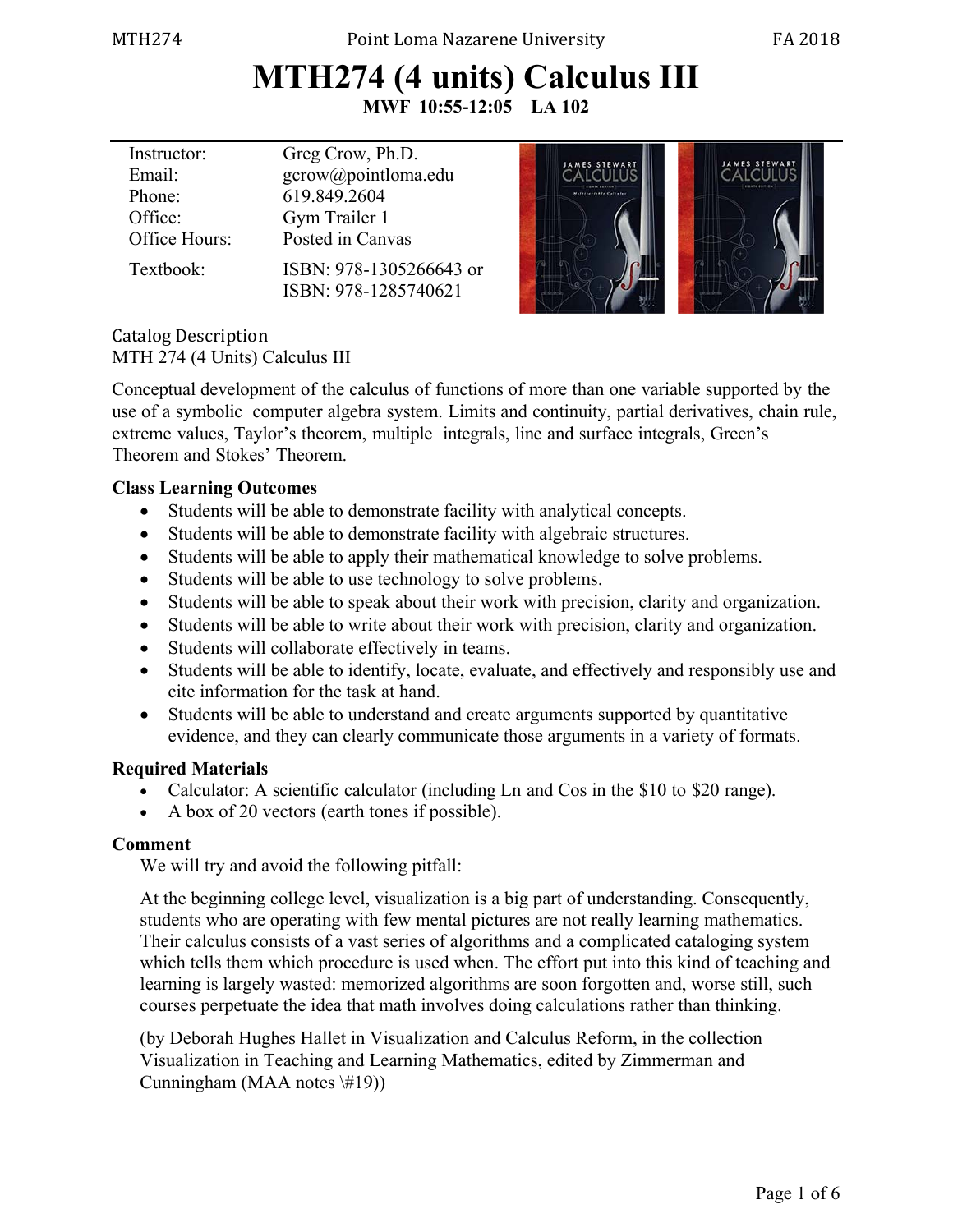#### **Course Format**

Mathematics is learned by doing. You are encouraged to work with each other, however, you are responsible for the material and simply copying answers will be to your detriment.

#### **Grade Components**

#### **Homework**

The homework is designed to allow you to grasp the concepts of Multivariable Calculus; it is not an end in itself. Assignments will be announced on Monday, Wednesday and Friday. The work will be due on the following Friday. The problems from the text may be submitted entirely on paper in written or in Word®, Scientific Word® (LaTex), or Excel® format or any coherent combination of these.

**Late work will not be accepted** without prior consent or a well-documented emergency. Up to a maximum of one homework assignment will be accepted up to 3 days late provided that consent is received from the professor before it is due. Homework assignments that are submitted late, without prior consent, will be recorded with a score of zero. If more than half of the homework assignments are submitted on time, then the lowest homework score will be dropped from the calculations of the homework grade.

#### **Groups**

There is almost a century of research showing that academic achievement, productivity, and self-esteem improve dramatically when students work together in groups. This method emphasizes teamwork, cooperation and support by others, rather than isolation and competition in learning.

You will be randomly assigned to a group on a four to eight week basis. Certain homework problems will be assigned to each group. If selected, your group will present their assigned problems to the class. Absence or obvious lack of participation will lower your semester homework grade by up to 10% per week.

- **Examinations and the Final Examination**. Examinations and the Final Examination will include problems and questions over material assigned in the text, readings and handouts, as well as material presented in class. No examination shall be missed without prior consent or a well-documented emergency beyond your control. A score of zero will be assigned for an examination that is missed without prior consent or a well-documented emergency beyond your control.
- **Examination Schedule**. The examination schedule is included in the daily schedule. This instructor does not intend to accept excuses such as poor communication with parents, benefactors, surf team sponsors and/or travel agents.

### **Grading Policies**

| <b>Grading Distribution</b>    | Percent |  |
|--------------------------------|---------|--|
| Three Examinations at 15% each | 45      |  |
| Final Exam                     | 30      |  |
| Written Homework               | 25      |  |
| $\Gamma$ otal                  |         |  |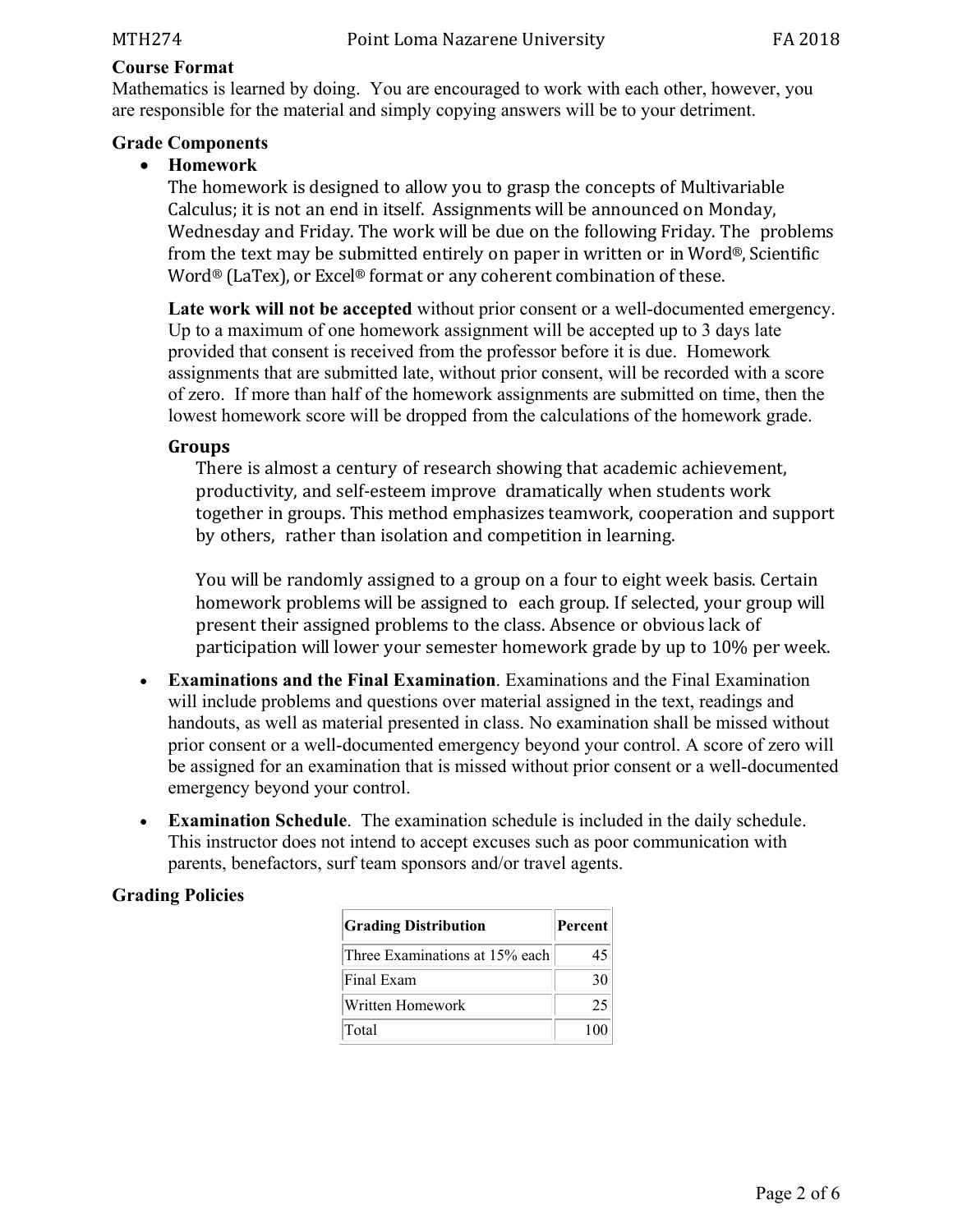#### **Grading scale**

Grades are based on the number of points accumulated throughout the course with the following exception. A student must pass at least one of Exam 1, Exam 2, Exam 3, or the Final Exam in order to pass the class. That is, a score of 60% must be achieved on one of the Exams, or else the final grade will be an F regardless of all other point totals. Approximate minimal percentages required to obtain a given grade are:

| <b>Grading Scale in percentages</b> |                                 |                                                                                       |                    |            |
|-------------------------------------|---------------------------------|---------------------------------------------------------------------------------------|--------------------|------------|
|                                     |                                 | $\  (87.5, 90) \  (77.5, 80) \  (67.5, 70)$                                           |                    |            |
|                                     |                                 | $\mid$ [92.5, 100] $\mid$ [82.5, 87.5] $\mid$ [72.5, 77.5] $\mid$ [62.5, 67.5] $\mid$ |                    |            |
|                                     | $-$    [90, 92.5)    [80, 82.5) |                                                                                       | $\vert$ [70, 72.5) | [60, 62.5) |

#### **Attendance Policy**

Attendance is expected at each class session. In the event of an absence you are responsible for the material covered in class and the assignments given that day. Here is the university's stated policy on attendance:

Regular and punctual attendance at all classes is considered essential to optimum academic achievement. If the student is absent from more than 10 percent of class meetings, the faculty member can file a written report which may result in de-enrollment. If the absences exceed 20 percent, the student may be de-enrolled without notice until the university drop date or, after that date, receive the appropriate grade for their work and participation. See

https://catalog.pointloma.edu/content.php?catoid=35&navoid=2136#Class\_Attendance in the Undergraduate Academic Catalog.

If you miss 10% of the class, you will receive a warning. If you miss 20% of the class, you will be automatically de-enrolled.

#### **Class Enrollment:**

It is the student's responsibility to maintain his/her class schedule. Should the need arise to drop this course (personal emergencies, poor performance, etc.), the student has the responsibility to follow through (provided the drop date meets the stated calendar deadline established by the university), not the instructor. Simply ceasing to attend this course or failing to follow through to arrange for a change of registration (drop/add) may easily result in a grade of F on the official transcript.

#### **Academic Accommodations:**

While all students are expected to meet the minimum standards for completion of this course as established by the instructor, students with disabilities may require academic adjustments, modifications or auxiliary aids/services. At Point Loma Nazarene University (PLNU), these students are requested to register with the Disability Resource Center (DRC), located in the Bond Academic Center. (DRC@pointloma.edu or 619-849-2486). The DRC's policies and procedures for assisting such students in the development of an appropriate academic adjustment plan (AP) allows PLNU to comply with Section 504 of the Rehabilitation Act and the Americans with Disabilities Act. Section 504 (a) prohibits discrimination against students with special needs and guarantees all qualified students equal access to and benefits of PLNU programs and activities. After the student files the required documentation, the DRC, in conjunction with the student, will develop an AP to meet that student's specific learning needs. The DRC will thereafter email the student's AP to all faculty who teach courses in which the student is enrolled each semester. The AP must be implemented in all such courses.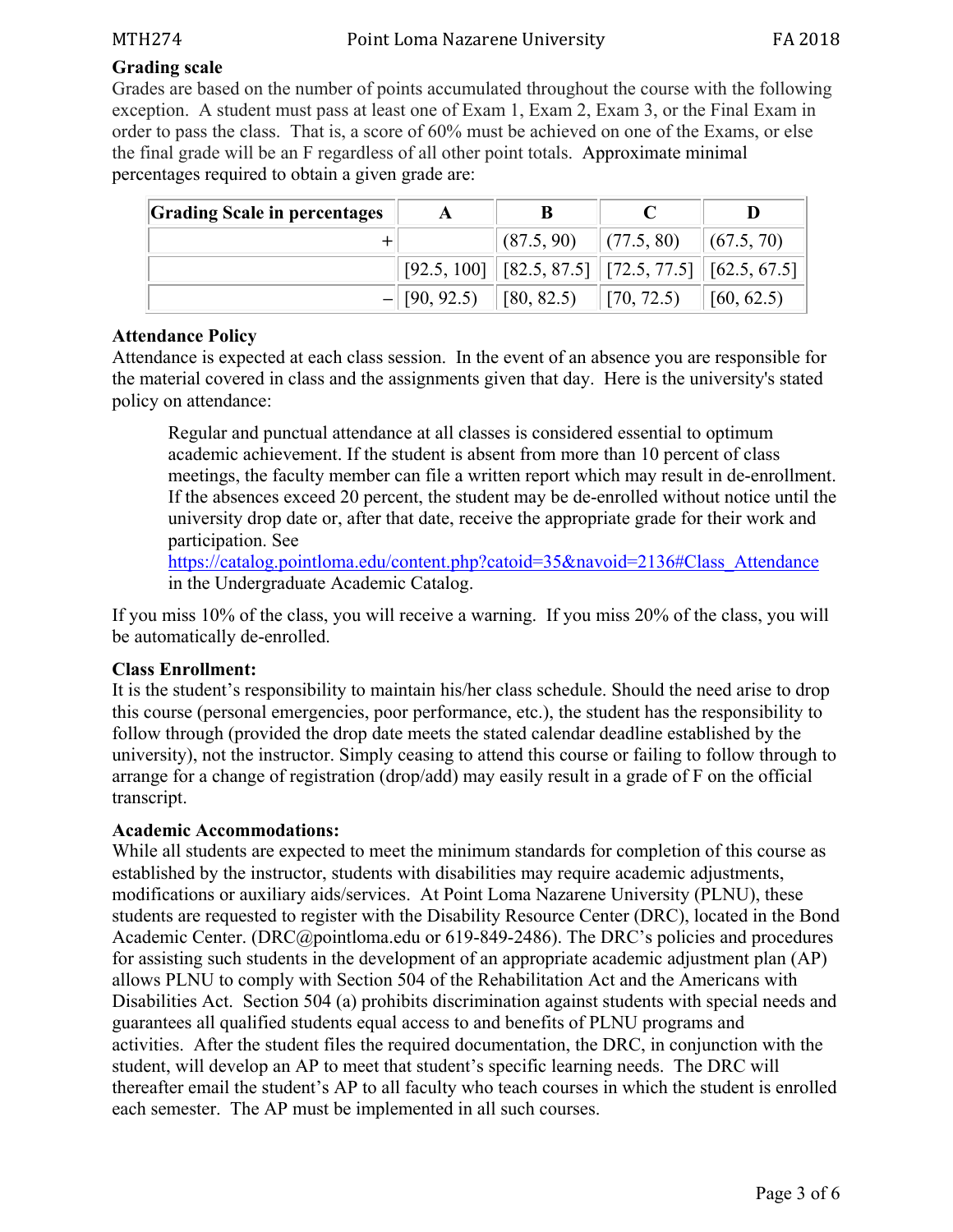MTH274 Point Loma Nazarene University FA 2018

If students do not wish to avail themselves of some or all of the elements of their AP in a particular course, it is the responsibility of those students to notify their professor in that course. PLNU highly recommends that DRC students speak with their professors during the first two weeks of each semester about the applicability of their AP in that particular course and/or if they do not desire to take advantage of some or all of the elements of their AP in that course.

#### **Academic Honesty:**

Students should demonstrate academic honesty by doing original work and by giving appropriate credit to the ideas of others. Academic dishonesty is the act of presenting information, ideas, and/or concepts as one's own when in reality they are the results of another person's creativity and effort. A faculty member who believes a situation involving academic dishonesty has been detected may assign a failing grade for that assignment or examination, or, depending on the seriousness of the offense, for the course. Faculty should follow and students may appeal using the procedure in the university Catalog. See

https://catalog.pointloma.edu/content.php?catoid=35&navoid=2136#Academic\_Honesty for definitions of kinds of academic dishonesty and for further policy information.

#### **Copyright Protected Materials**

Point Loma Nazarene University, as a non-profit educational institution, is entitled by law to use materials protected by the US Copyright Act for classroom education. Any use of those materials outside the class may violate the law.

#### **Credit Hour**

In the interest of providing sufficient time to accomplish the stated course learning outcomes, this class meets the PLNU credit hour policy for a 4 unit class delivered over 15 weeks. Specific details about how the class meets the credit hour requirements can be provided upon request.

#### **Point Loma Nazarene University Mission**

Point Loma Nazarene University exists to provide higher education in a vital Christian community where minds are engaged and challenged, character is modeled and formed, and service is an expression of faith. Being of Wesleyan heritage, we strive to be a learning community where grace is foundational, truth is pursued, and holiness is a way of life.

#### **Department Mission**

The Mathematical, Information, and Computer Sciences department at Point Loma Nazarene University is committed to maintaining a curriculum that provides its students with the tools to be productive, the passion to continue learning, and Christian perspectives to provide a basis for making sound value judgments.

#### **Final Exam: 10:30-1:00 PM Monday December 10th, 2018**

The final exam date and time is set by the university at the beginning of the semester and may not be changed by the instructor. This schedule can be found on the university website and in the course calendar. No requests for early examinations will be approved. Only in the case that a student is required to take three exams during the same day of finals week, is an instructor authorized to consider changing the exam date and time for that particular student.

#### **The Final Exam is a Comprehensive Examination.**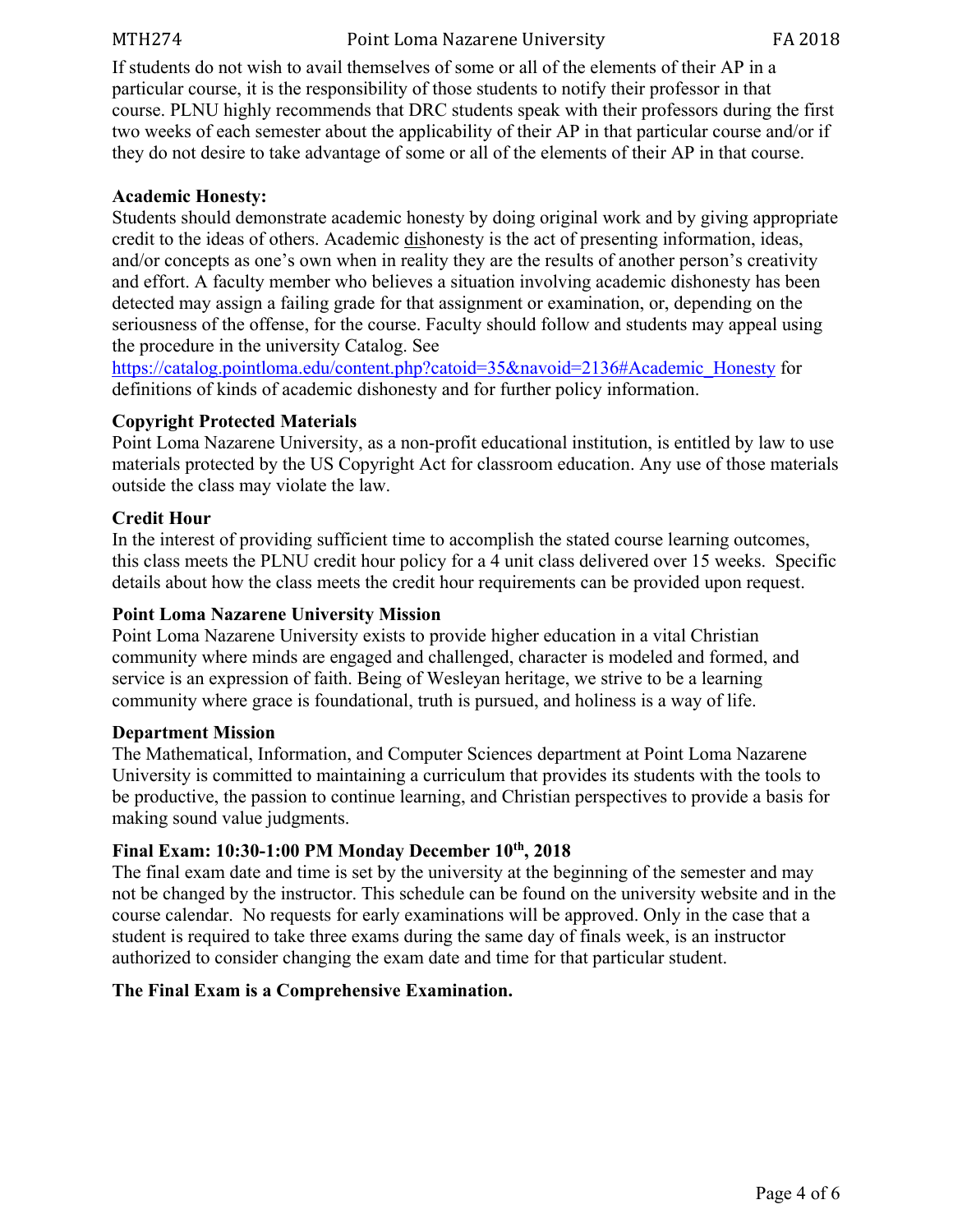|           | Sun | Mon                                                                                                                                          | <b>Tues</b>                        | Wed                                                           | <b>Thurs</b>                       | Fri                                                                | Sat |
|-----------|-----|----------------------------------------------------------------------------------------------------------------------------------------------|------------------------------------|---------------------------------------------------------------|------------------------------------|--------------------------------------------------------------------|-----|
| August    | 26  | On Tuesday 28th (Monday Schedule)<br><b>Introduction: Syllabus and Calendar</b><br>12.1 Three-Dimensional Coordinate Systems<br>12.2 Vectors | $28 -$                             | 29<br>12.3 The Dot Product<br>12.4 The Cross Product          | 30                                 | 31<br>12.4 The Cross Product<br>12.5 Equations of Lines and Planes |     |
|           |     | <b>Labor Day (No Classes)</b>                                                                                                                |                                    | 12.6 Cylinders and Quadric Surfaces                           | 6                                  | 13.1 Vector Functions and Space Curves                             |     |
| September | Q.  | 10<br>13.2 Derivatives and Integrals<br>of Vector Functions                                                                                  | 11                                 | 12<br>13.3 Arc Length and Curvature                           | 13                                 | 14<br>13.4 Motion in Space:<br><b>Velocity and Acceleration</b>    | 15  |
|           | 16  | 17<br>14.1 Functions of Several Variables                                                                                                    | 18<br>Exam<br>Review               | 19<br>Exam 1                                                  | 20                                 | 21<br>14.2 Limits and Continuity                                   | 22  |
|           | 23  | 24<br>14.3 Partial Derivatives                                                                                                               | 25<br>Spiritual<br>Renewal<br>Week | 26<br>14.4 Tangent Planes and<br><b>Linear Approximations</b> | 27<br>Spiritual<br>Renewal<br>Week | 28<br>14.5 The Chain Rule                                          | 29  |
|           | 30  | 14.6 Directional Derivatives and<br>the Gradient Vector                                                                                      |                                    | 14.7 Maximum and Minimum Values                               |                                    | 14.8 Lagrange Multipliers                                          |     |
| October   |     | 14.8 Lagrange Multipliers                                                                                                                    | $\Omega$                           | 10<br>15.1 Double Integrals over Rectangles                   | 11                                 | 12<br>15.2 Double Integrals over General<br>Regions                | 13  |
|           | 14  | 15<br>15.2 Double Integrals over General Regions                                                                                             | 16                                 | 17<br>15.3 Double Integrals in Polar Coordinates              | 18                                 | 19<br><b>Fall Break</b>                                            | 20  |
|           | 21  | 22<br>15.4 Applications of Double Integrals                                                                                                  | 23<br>Exam<br>Review               | 24<br>Exam 2                                                  | 25                                 | 26<br>15.5 Surface Area                                            | 27  |
|           | 28  | 29<br>15.6 Triple Integrals                                                                                                                  | 30                                 | 31<br>15.7 Triple Integrals in Cylindrical<br>Coordinates     |                                    | 15.8 Triple Integrals in Spherical<br>Coordinates                  |     |